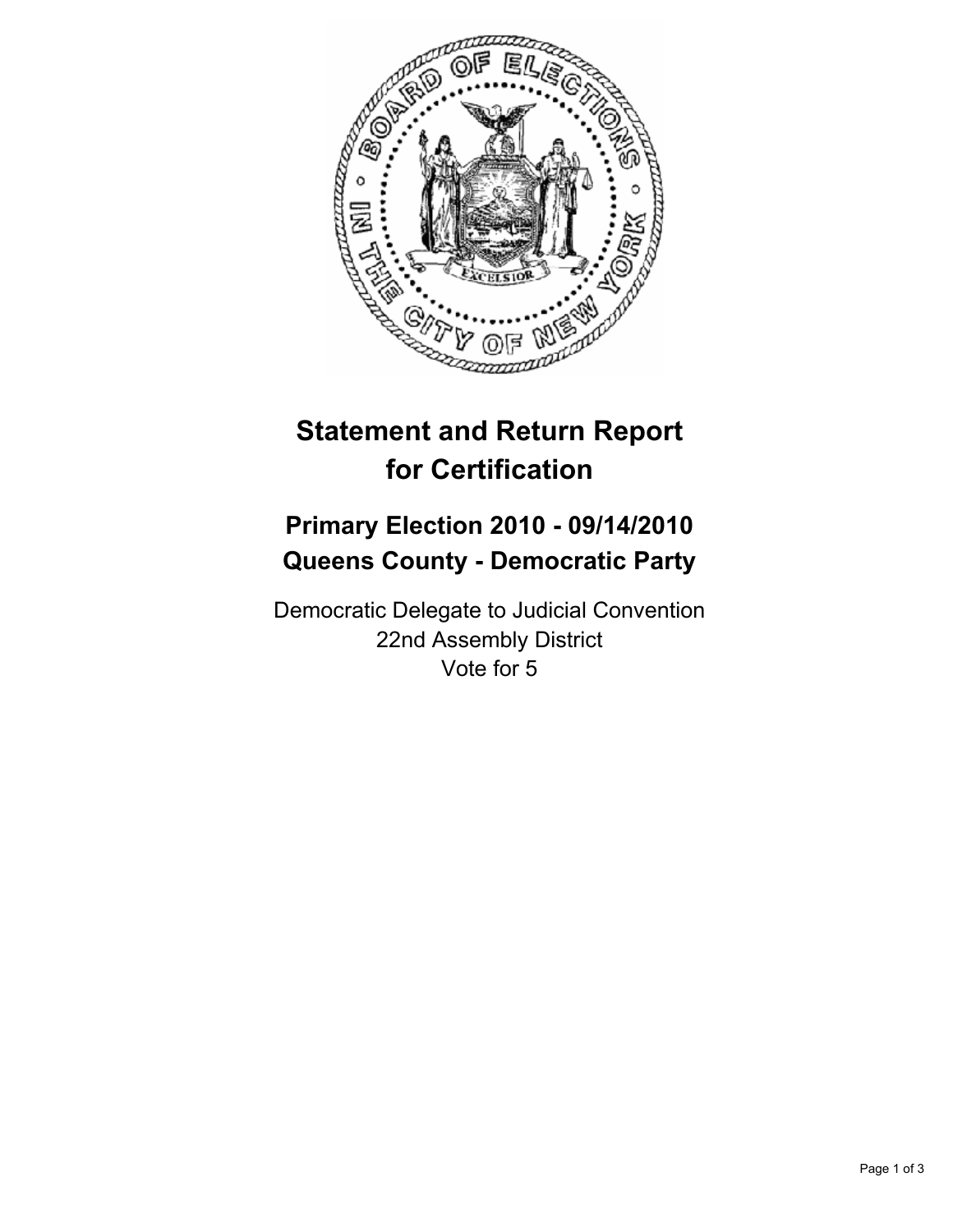

## **Assembly District 22**

| <b>PUBLIC COUNTER</b>            | 4,258 |
|----------------------------------|-------|
| <b>EMERGENCY</b>                 | 3     |
| ABSENTEE/MILITARY                | 271   |
| <b>AFFIDAVIT</b>                 | 27    |
| <b>SHIRLEY GILBERT</b>           | 1,141 |
| <b>NICOLE LABADES</b>            | 626   |
| <b>DONALD CAPALBI</b>            | 669   |
| <b>RON T KIM</b>                 | 1,105 |
| EUGENE A SADOWSKY                | 849   |
| <b>AUREA E RODRIGUEZ</b>         | 804   |
| <b>JAMES M WU</b>                | 1,433 |
| <b>ALYCE M BOND</b>              | 655   |
| <b>SYLVIA MCGOWEN-MOORE</b>      | 710   |
| <b>JAVIER CRESPO</b>             | 531   |
| ISAAC SASSON (WRITE-IN)          | 1     |
| MARTHA FLORES VASQUEZ (WRITE-IN) | 1     |
| SJ JUNG (WRITE-IN)               | 1     |
| TERENCE PARK (WRITE-IN)          | 1     |
| <b>Total Votes</b>               | 8,527 |